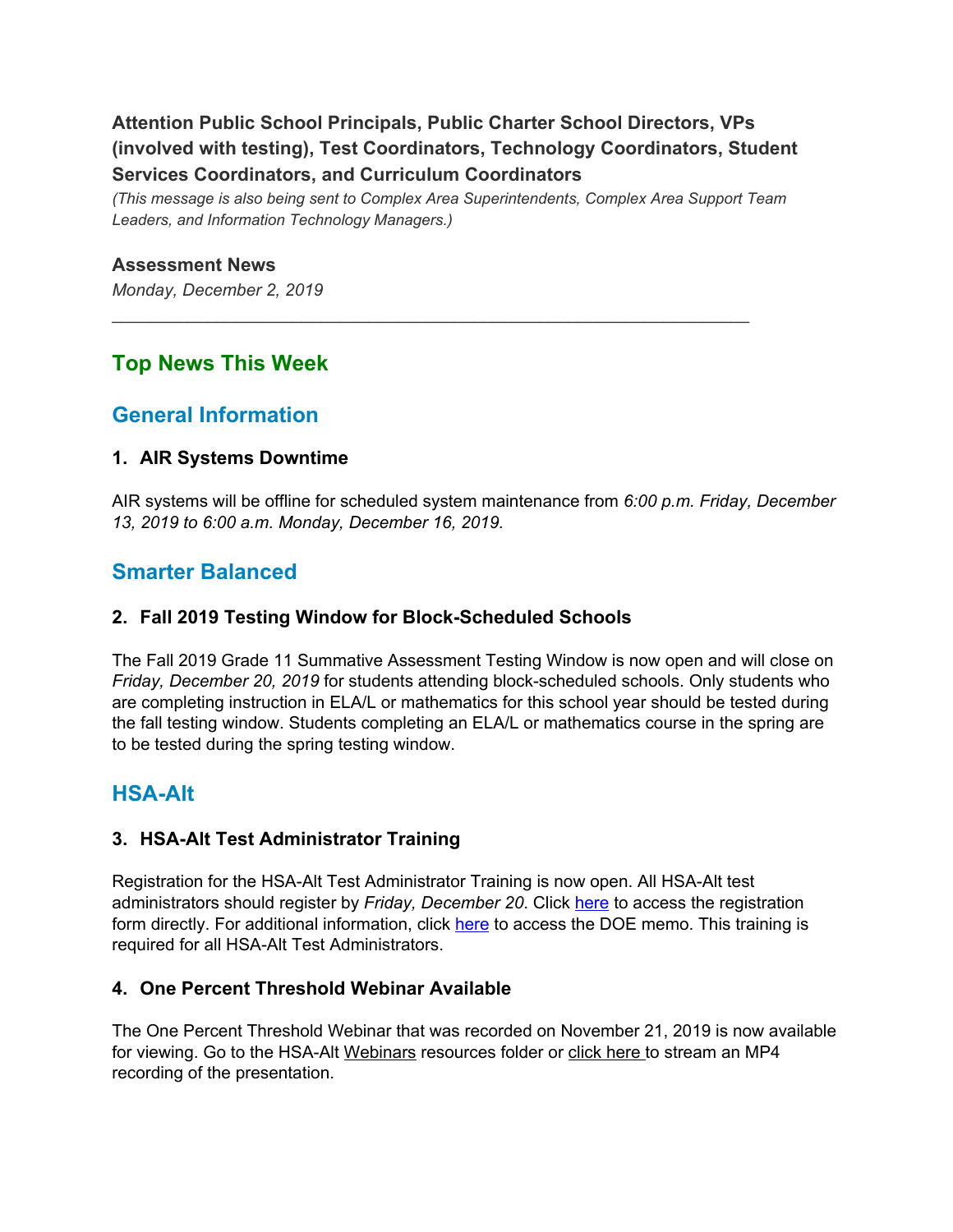# **EOC Exams**

### **5. Fall 2019 EOC Exam Testing Window for Block-Scheduled Schools**

The Fall 2019 End-of-Course exam testing window is now open and will close on *Friday, December 20, 2019* for students attending block-scheduled schools. The Biology 1 EOC Exam is required to be administered to all students completing the course in December (all other students enrolled in Biology 1 and completing the course in the spring semester will be administered the exam during the spring testing window). The Algebra 1 and Algebra 2 EOC Exams are optional.

# **The ACT**

### **6. The ACT Upcoming Webinars**

The ACT will host the following webinars for test coordinators:

- Webinar: Hawaii Spring 2020 ACT WorkKeys Test Administration Training for WorkKeys Online on *Tuesday, December 10, 2019* at 2:30 p.m. HST. Test coordinators may register here: [Hawaii Spring 2020 ACT WorkKeys Test Administration Training for WorkKeys Online](http://click.operations.act.org/?qs=50cfbadccfe68efad5484df961192caa93f8a921d8e6a8b916f6a9076a083da65e14e10b835b898086e8b288394096260efc063bbfe30531)
- Webinar: Hawaii Spring 2020 ACT WorkKeys Test Administration Training for WorkKeys Paper on *Tuesday, December 17, 2019* at 2:30 p.m. HST. Test coordinators may register here: [Hawaii Spring 2020 ACT WorkKeys Test Administration Training for WorkKeys Paper](http://click.operations.act.org/?qs=50cfbadccfe68efa3fd088f2e55e01cef7333fbe3cb0b275f88c08bb9eb5887a746875c9d8a93b1ee833bb1d2c1645ac499ec8174c20a66e)

# **WIDA ACCESS for ELLs**

#### **7. Upcoming WIDA Webinar Schedule**

WIDA and DRC will be hosting the upcoming webinars for test coordinators on the following ACCESS for ELLs topics:

- Tuesday, December 3, 7:00 a.m. 8:00 a.m. HST *Alternate ACCESS for ELLs Test Administration*
- Wednesday, December 11, 9:00 a.m. 10:00 a.m. HST *During Testing: Managing Test Sessions (Online)*
- Tuesday, December 17, 9:00 a.m. 10:00 a.m. HST *During Testing: Managing Students in WIDA AMS (Paper)*

For those test coordinators who are unable to attend, the webinars will be posted on the [WIDA](https://wida.wisc.edu/) [website](https://wida.wisc.edu/) when they become available. More information and login details can be found on the WIDA Q&A Webinar [Schedule.](https://portal.wida.us/GetResource/2345?utm_source=CR-WW111319&utm_medium=direct-email&utm_campaign=WIDAWednesday&utm_content=text-WIDA-Q%26A-Webinar-Schedule)

## **Technology Coordinators**

**8. ACCESS for ELLs Updated System Requirements**